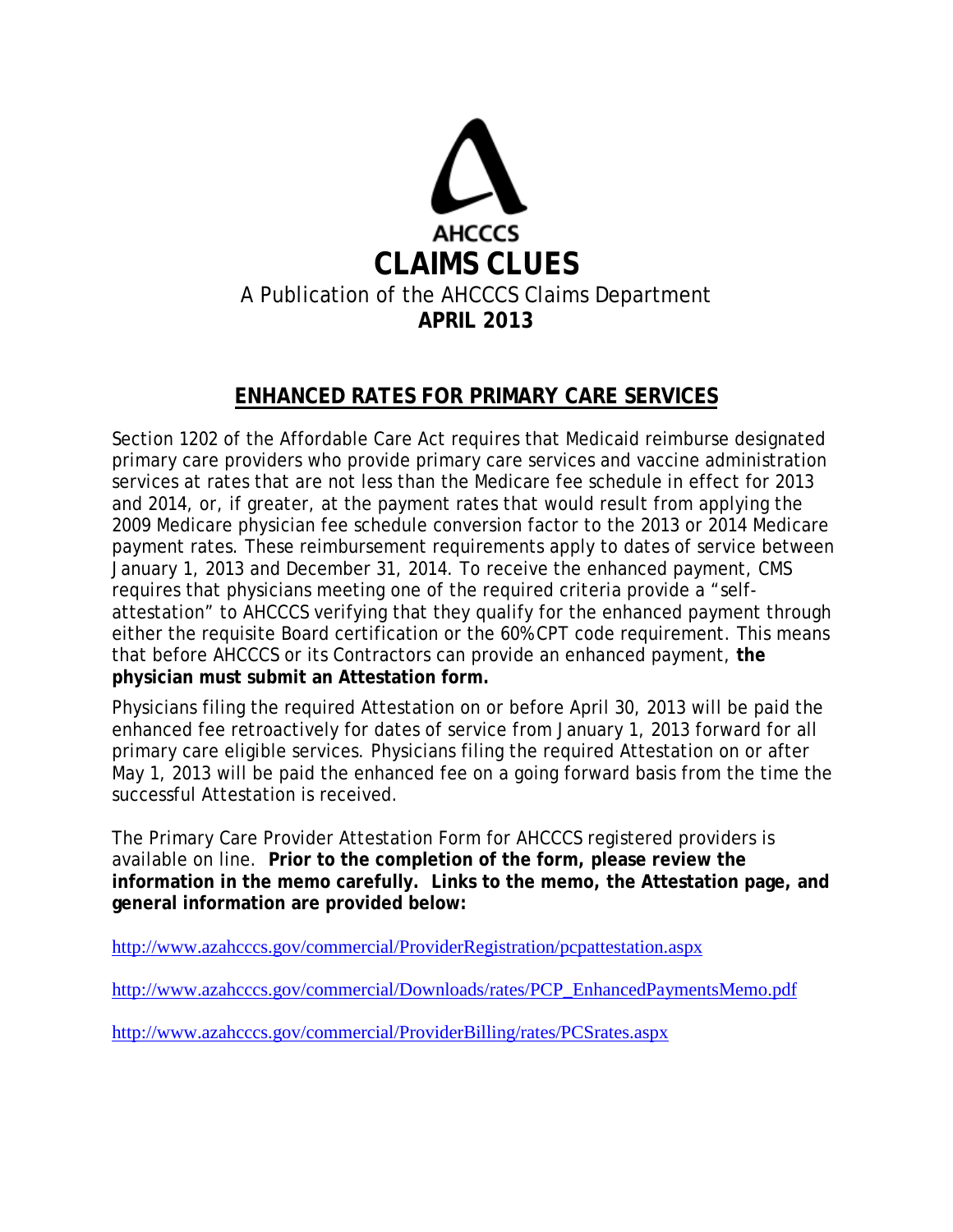### **Tips & Reminders**:

 $\checkmark$  Please DO NOT send another claim when submitting medical documents. Please use the medical documentation submission form with the appropriate claim number attached.

### **GENERAL UM/CM UNIT REMINDERS:**

**Providers** please include one of the *mandatory* **FFS Forms** as **the 1st or 2nd** page of your fax or the fax is rejected. Use the following link to access the forms: [http://www.azahcccs.gov/commercial/FFSclaiming/priorauthorization/priorau](http://www.azahcccs.gov/commercial/FFSclaiming/priorauthorization/priorauthorization.aspx) [thorization.aspx](http://www.azahcccs.gov/commercial/FFSclaiming/priorauthorization/priorauthorization.aspx)

**Duplicate Cases**: You cannot have two active Cases for the same member during the same timeframe. If your Provider number has changed, and you have an existing case that is active under your old ID number, you will have to contact the Prior Authorization area in order to have the previous Case date ended.

#### **Transportation Reminders:**

Please be sure to provide enough information on your authorization requests for the Transportation area to determine what type service the member is being transported for. If there is not enough information to determine whether or not the service the member is being transported for is medically necessary and/or covered, processing of your request may be delayed or your request may be denied.

# **AHCCCS' TRIBAL HEALTH CARE COORDINATOR**

Stephanie Big Crow, M.Ed. joined the UM/CM Unit of the Division of Fee for Service Management in March of 2012. Stephanie is an enrolled member of the Oglala Lakota Nation.

Stephanie works directly with members across the state to provide care coordination for the American Indian Health Plan members. She acts as a liaison between members and facilities and between IHS units and non-IHS facilities. She helps to establish a medical home for members, finds PCP's and assesses the social barriers to health care. She can help find members appropriate transportation & utilize community resources.

Stephanie works directly with members, Case Managers, Care Coordinators, support staff or anyone with direct member contact to accomplish her objectives.